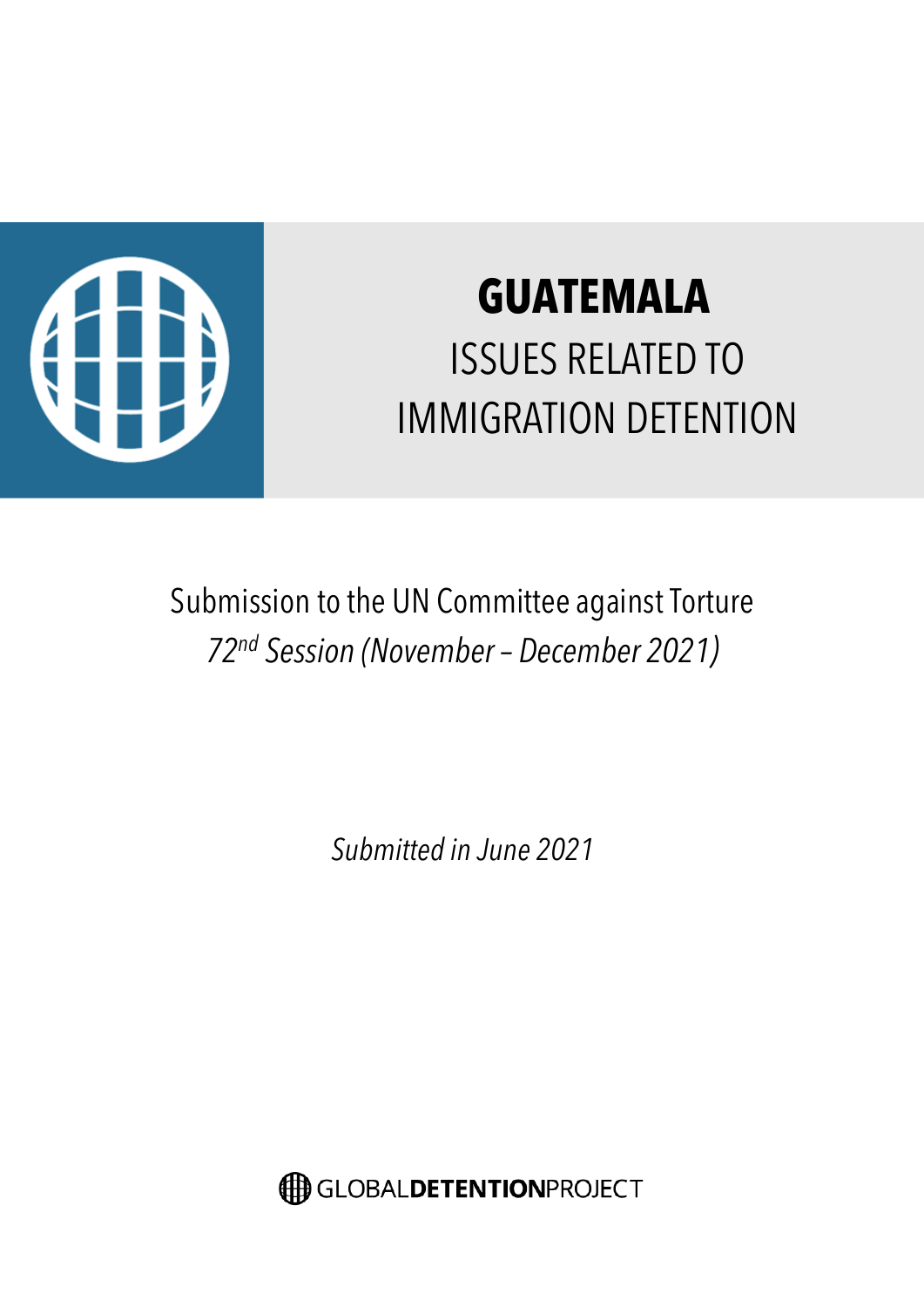## **THE GLOBAL DETENTION PROJECT MISSION**

The Global Detention Project (GDP) is a non-profit organisation based in Geneva that promotes the human rights of people who have been detained for reasons related to their non-citizen status. Our mission is:

- To promote the human rights of detained migrants, refugees, and asylum seekers;
- To ensure transparency in the treatment of immigration detainees;
- To reinforce advocacy aimed at reforming detention systems;
- To nurture policy-relevant scholarship on the causes and consequences of migration control policies.

### **Global Detention Project**

3 rue de Varembé 1202 Geneva Switzerland **Email:** admin@globaldetentionproject.org **Website**: www.globaldetentionproject.org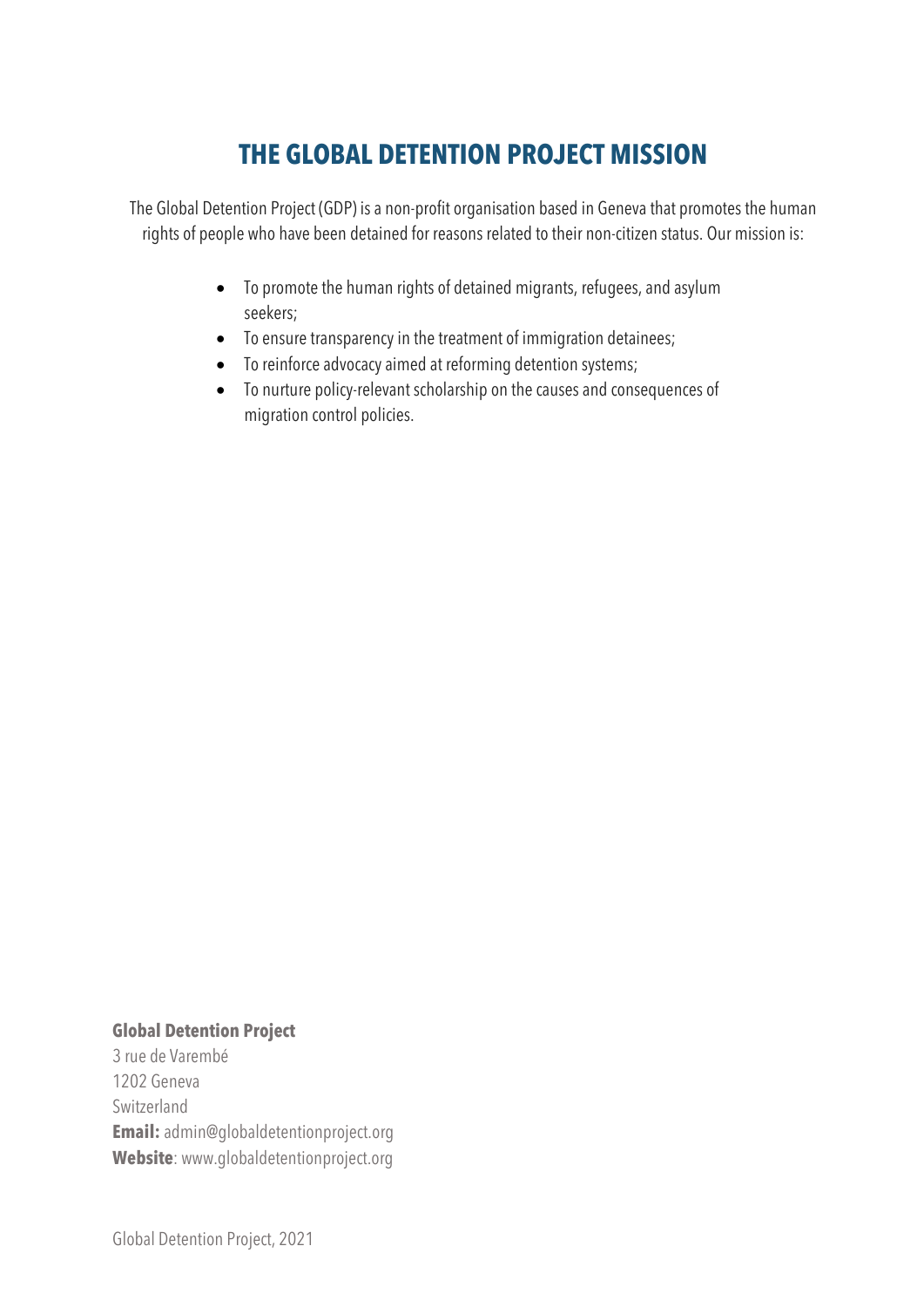#### **GUATEMALA: ISSUES RELATED TO IMMIGRATION DETENTION**

#### **SUBMISSION TO THE UN COMMITTEE AGAINST TORTURE**

#### **72ND SESSION (NOVEMBER – DECEMBER 2021) – LIST OF ISSUES PRIOR TO REPORTING**

#### **SUBMITTED IN JUNE 2021**

The Global Detention Project (GDP) is an independent research centre based in Geneva, Switzerland, that investigates the use of detention as a response to international migration. Its objectives are to improve transparency in the treatment of detainees, to encourage adherence to fundamental norms, to reinforce advocacy aimed at reforming detention practices, and to promote scholarship of immigration control regimes. As per the GDP's mandate, this submission focusses on the state party's laws and practices concerning detention for immigration-related reasons.

The GDP welcomes the opportunity to provide information relevant to the list of issues prior to the presentation of Guatemala's report with respect to the implementation of the UN Convention against Torture and other Cruel, Inhuman or Degrading Treatment or Punishment (Convention against Torture), ratified by Guatemala in 1990.

#### **CONTEXT**

Situated between North and South America, Guatemala is both an important source of migrants and asylum seekers as well as a crucial transit country. In 2019, the country hosted around 80,000 migrants and asylum seekers, most of whom came from neighbouring Central American countries.<sup>1</sup> The country has also hosted significant numbers of so-called *extraregional* migrants from Colombia, China, India, and Ecuador. According to UNHCR, the country hosted 408 refugees and 631 asylum-seekers in 2019, <sup>2</sup> and 459 refugees and 728 asylum-seekers in 2020. 3

#### **LEGAL FRAMEWORK**

Guatemala's migration-related detention framework is based on two laws: the 1998 Migration Law (*Ley de Migración*, *Decreto Número 95-98)* and the 1999 Migration Law Regulation (*Reglamento de La Ley de Migración, Número 529-99*). These regulate the entry, residence, detention, and removal of migrants. The country's immigration legislation uses euphemistic language in characterising the administrative detention of migrants and asylum seekers, referring to "*albergar*" (to shelter or accommodate). The Guatemalan Constitution of 1985

<sup>1</sup> United Nations Department of Economic and Social Affairs, "International Migration Wallchart 2019," ST/ESA/SER/A/431, accessed on 15 June 2021,

https://www.un.org/en/development/desa/population/migration/publications/wallchart/docs/MigrationStock2019\_ Wallchart.pdf

<sup>2</sup> The figure represents mid-year data.

<sup>3</sup> UNHCR, "Refugee Data Finder: Guatemala," accessed on 15 June 2021, https://www.unhcr.org/refugeestatistics/download/?url=nLp00a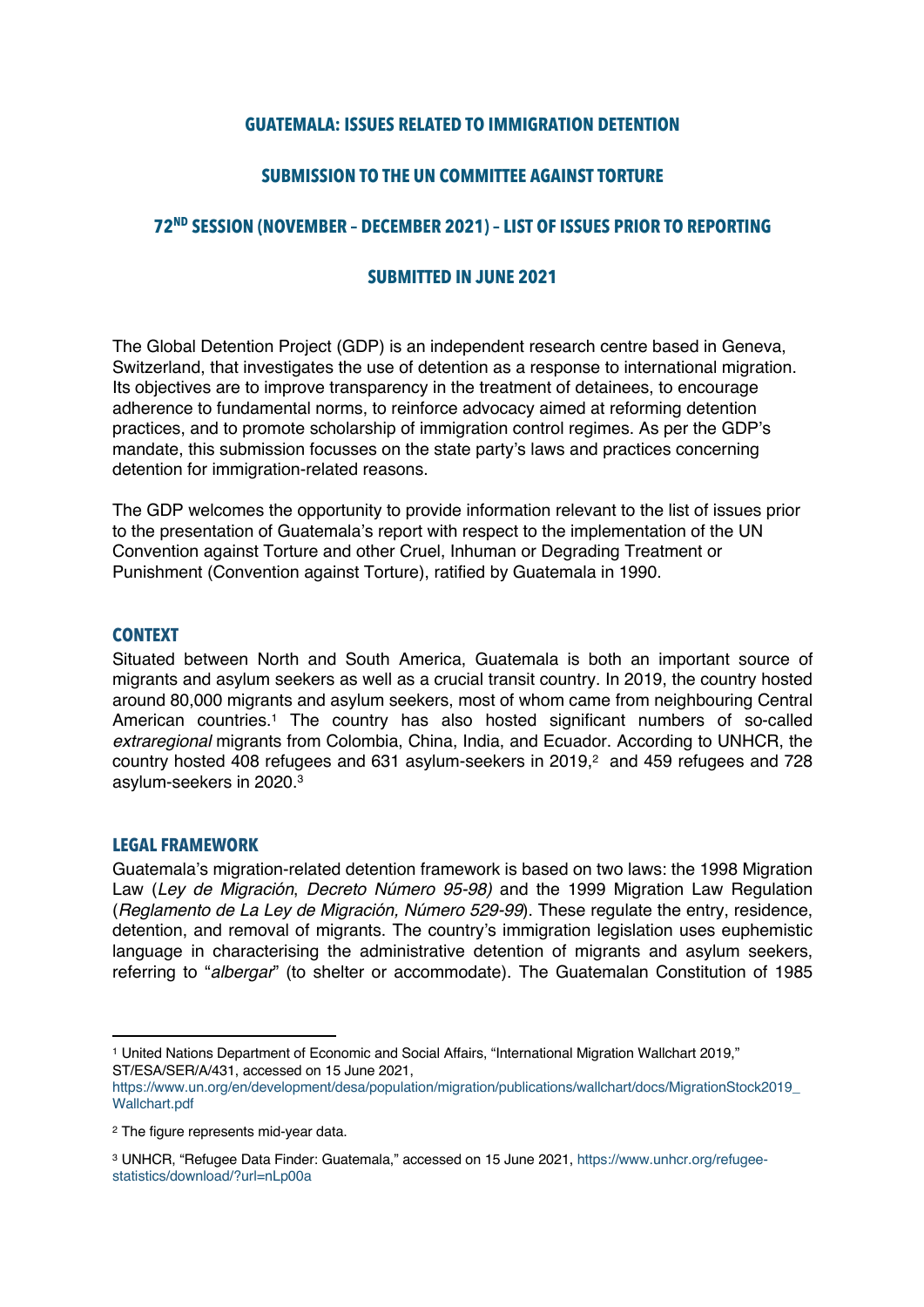provides for due process rights (including Articles 7, 8, 12 and 14) as well as safeguards against arbitrary detention (Article 6).

The Guatemalan Migration Institute (*Instituto Guatemalteco de Migración* or IGM), an agency of the Interior Ministry (*Ministerio de Gobernación)*, is empowered – along with the police – to apprehend non-citizens and has custodial authority over immigration detainees.4 Non-citizens who enter or stay in the country without proper authorisation may be subjected to a fine, deportation, or expulsion measures. According to Article 111 of the Migration Law 1998, the IGM may "accommodate" (*albergar*) non-citizens who do not have required travel documents in designated centres (*centros destinados especialmente para este fin*), which are called "accommodation centres" or "shelters" (*centros de albergue*).

According to statistics published by the IGM, 1,319 non-citizens were detained for migrationrelated in 2020, <sup>5</sup> 5,403 in 2019, and 1,041 in 2018.6

#### **CONDITIONS IN DETENTION**

Guatemala currently operates one *albergue* as a detention centre, located in "Zona 5" of Guatemala City, and this been in use since 2007.<sup>7</sup> The centre, which has capacity for 100 people, confines women and men on the second and third floors respectively. Both floors have a similar set-up and are divided in two sections, namely a common area that is equipped with tables and chairs, TV, and air-conditioning, and a sleeping area with 25 bunk beds.8

Conditions at the centre have been repeatedly criticised. A 2019 report by the Guatemalan Ombudsman (*Procuraduría de los Derechos Humanos de Guatemala*) highlighted that families from Iraq and Yemen were being held in the centre and that the duration of their detention had not been defined. The report also noted that conditions within the shelter were inadequate for children and adolescents.<sup>9</sup> In addition, a 2017 report by the Guatemalan Ombudsman found that while facilities were clean and in good condition, they lacked natural ventilation, a dining room, access for persons with disabilities, specific spaces for family groups, and a meeting place for parents and unaccompanied (or separated) children.10

<sup>4</sup> Instituto de Estudios Políticos para América Latina y África & Médicos Sin Fronteras, "*Información Comparada Sobre Detención de Solicitantes de Asilo de Centroamérica y Caribe*," 2007,

http://www.gloobal.net/iepala/gloobal/fichas/ficha.php?entidad=Textos&id=4303&opcion=documento#ficha\_gloob al

<sup>5</sup> Instituto Guatemalteco de Migración, "*Informe General Estadístico: Enero – Diciembre 2020*," accessed on 15 June 2021, https://igm.gob.gt/wp-content/uploads/2017/09/INFORME-GENERAL-CORRESPONDIENTE-AL-MES-DE-DICIEMBRE-2020-FINAL-.pdf

<sup>6</sup> Dirección General de Migración, "*Informe Anual Estadístico Cuantitativo: Enero – Diciembre 2019*," accessed on 15 June 2021, https://igm.gob.gt/wp-content/uploads/2017/09/INFORME-ANUAL-2019.pdf

<sup>7</sup> Oficina de Prevención de la Tortura y otros tratos o penas crueles, inhumanos o degradantes, "*OPT inspecciona albergues de migrantes "de paso" en Guatemala,"* http://www.mnp-opt.gob.gt/index.php/92-optinspeccionaalbergues-de-migrantes-de-paso-en-guatemala

<sup>8</sup> Undisclosed Source, "Global Detention Project Questionnaire: Guatemala," November 2015.

<sup>9</sup> Procuraduría de los Derechos Humanos de Guatemala, "*Informe Anual Circunstanciado de Actividades y de la Situación de los Derechos Humanos*," 2019, https://www.pdh.org.gt/documentos/informes/informesanuales/3859-informe-anual-circunstanciado-pdh-2019/file.html

<sup>10</sup> Procuraduría de los Derechos Humanos de Guatemala, "*Informe Anual Circunstanciado de Actividades y Situación de Derechos Humanos,"* 2017, https://www.pdh.org.gt/documentos/informes/informes-anuales/3857 informe-anual-circunstanciado-pdh-2017/file.html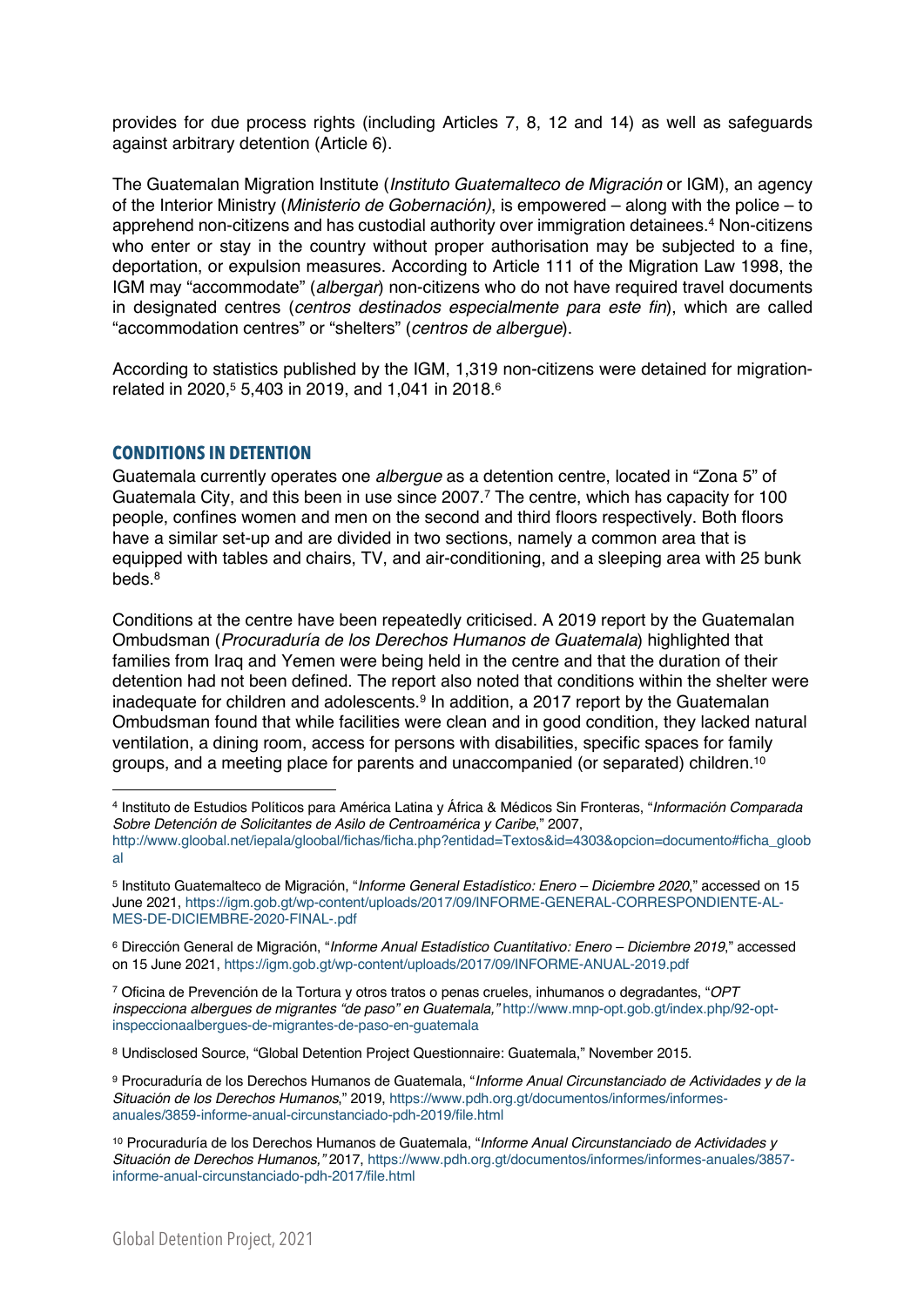Moreover, in 2011 the UN Committee on Migrant Workers (CMW) urged Guatemala to improve conditions at the facility, ensuring the provision of basic social services, including food, healthcare, and hygiene conditions, and to ensure that men and women are duly separated.<sup>11</sup>

In its 2019 concluding observations, the CMW expressed concern regarding the insufficient disaggregated statistics on *inter alia*, migrant workers in an irregular situation and migrant workers in detention. The Committee thus recommended that the State party: "verify the information on detained migrants and on unaccompanied migrant children and compare this information with that of neighbouring countries and destination countries."12 The Committee also recommended the phasing out of "all migration-related measures of deprivation of liberty and making any deprivation of liberty absolutely prohibited for children and adolescents. The Committee also [recommended] that the State party apply alternative measures for unaccompanied minors and that it places them in care centres run by personnel specialising in children."13

#### **COVID-19**

As of 15 June 2021, Guatemala had reported 271,990 cases of COVID-19 and 8,465 related deaths. According to information supplied to the GDP by the IGM in June 2020, no moratorium on new immigration detention orders was established during the pandemic and non-nationals have been prohibited from entering the country.14

The greatest impact of COVID-19 on the migration situation facing Guatemala appears to have been deportations from the United States, which continued even after concerns were raised regarding the arrival of infected Guatemalan deportees.

According to news reports, on 20 April 2020 more than 5,000 Guatemalan nationals were in the custody of Immigration and Customs Enforcement Service (ICE) and the Office of Refugee Resettlement (ORR) in the United States. Of these, almost 4,000 were detained for immigration reasons and more than 1,000 were children.

Although public health experts and rights advocates repeatedly called for states to cease forced returns during the pandemic,<sup>15</sup> the United States continued to deport Guatemalan after onset of the pandemic. Between 29 March and 22 May 2020, 1,200 undocumented migrants were deported. Large numbers of children have also been deported: between March and November 2020, 1,400 unaccompanied minors were expelled by U.S authorities to Guatemala. In October 2020 alone, some 407 Guatemalan children were expelled—a monthly figure that is far higher than the total number deported throughout all of 2019. On

<sup>11</sup> Committee on the Protection of the Rights of All Migrant Workers and Members of Their Families, "Concluding Observations of the Committee on the Protection of the Rights of All Migrant Workers and Members of Their Families: Guatemala," CMW/C/GTM/CO/1, 18 October 2011.

<sup>12</sup> Committee on the Protection of the Rights of All Migrant Workers and Members of Their Families, "Concluding Observations on the second periodic report of Guatemala," CMW/C/GTM/CO/2, 2 May 2019, para. 21(c).

<sup>13</sup> Committee on the Protection of the Rights of All Migrant Workers and Members of Their Families, "Concluding Observations on the second periodic report of Guatemala," CMW/C/GTM/CO/2, 2 May 2019, para. 41.

<sup>14</sup> Instituto Guatemalteco de Migración, Global Detention Project COVID-19 Survey, 9 June 2020, https://igm.gob.gt/

<sup>15</sup> United Nations Network on Migration, "Forced Returns of Migrants Must be Suspended in Times of Covid-19," 13 May 2020, https://www.unicef.org/press-releases/forced-returns-migrants-must-be-suspended-times-covid-19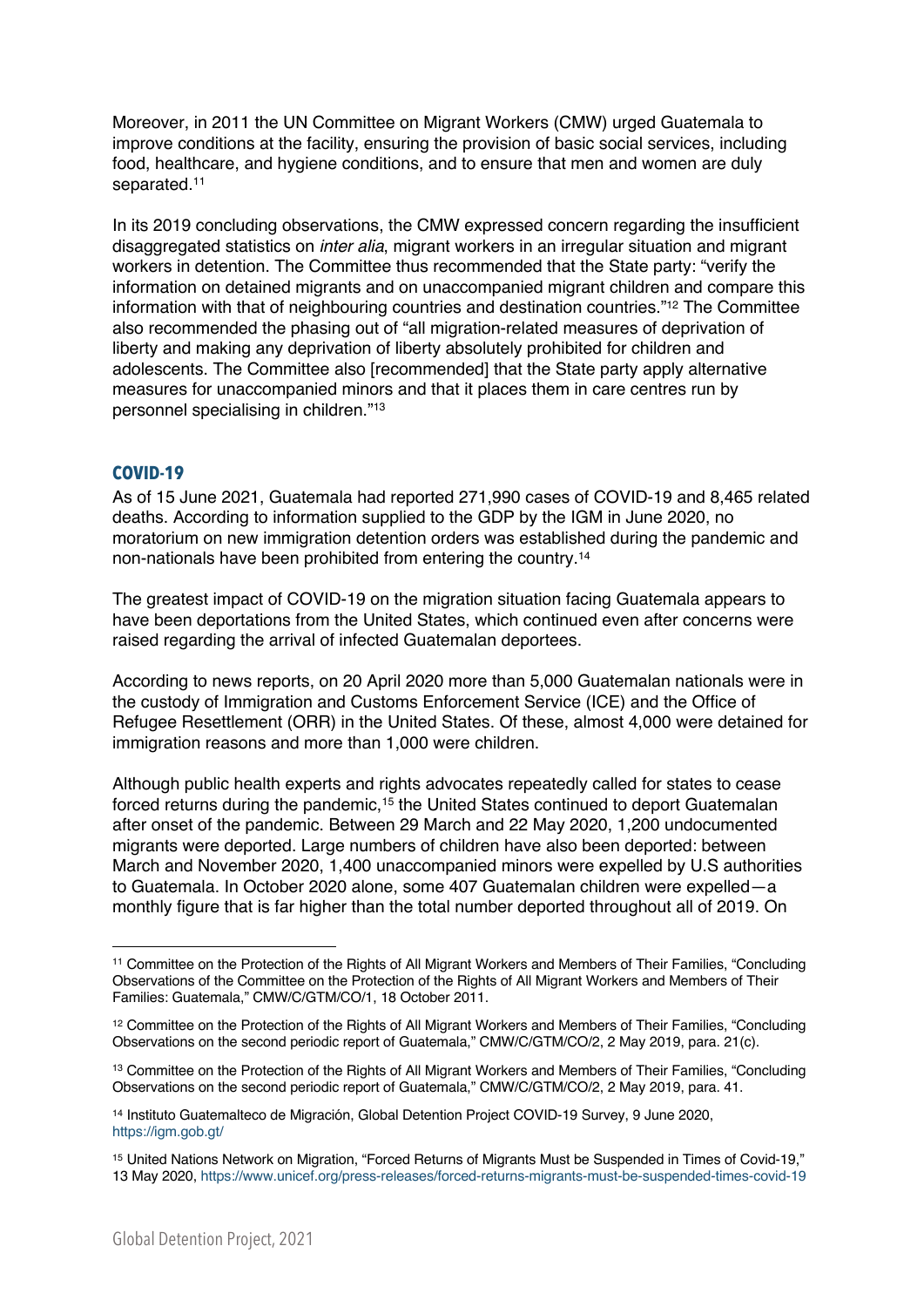arrival in Guatemala, child deportees are reported to have been placed under the care of the presidency's social wellbeing secretariat and housed in a shelter in Guatemala City, before being reunited with family members.<sup>16</sup>

Hundreds of COVID-19 cases have been detected amongst newly arrived deportees. On one occasion in April 2020, 70 of 76 deportees from Texas tested positive upon arrival in Guatemala City, and on 11 May 2020, official statistics reported that 102 infected migrants had been deported back to Guatemala.17 On 4 May, the Guatemalan Foreign Ministry reported that detainees accounted for more than 15 percent of all COVID-19 infections in the country.18

In response to the deportations from the United States, the Guatemalan government suspended several deportation flights and requested that United States authorities provide a health certificate for every deportee attesting that they are clear of COVID-19.19 However, according to the president of the "*Cooperacion Migrante*" organisation, COVID-19 positive migrants continued to arrive as the United States has carried out COVID-19 tests at random. Observers argue that the main obstacle to controlling the importation of COVID-19 cases is not deportations but rather the fact that the United States does "not have the capacity to control migratory flows on a land border as large as the one with Mexico."20

Several observers, including the Guatemalan Ombudsman, have flagged as a matter of concern the conditions that newly arrived deportees face in Guatemala. Responding to a GDP COVID-19 survey, the Guatemalan Ombudsman reported that only certain returnees were being tested for COVID-19 upon their arrival and that they were required to quarantine in makeshift reception centres, prior to being allowed to return to their local communities. According to the BBC, returnees held in one such reception centre in the Guatemala City airport were forced to sleep on mats on the floor in a room inside the airport. 21

In its response to the GDP's survey, the Ombudsman did not provide specific answers regarding immigration detention in the country and reported that they were unable to provide information detailing protective measures adopted in immigration detention facilities or to clarify whether any immigration detainees had been released.<sup>22</sup>

<sup>16</sup> J. Abbott, "US Accused of Using COVID as Excuse to Deny Children Their Right to Asylum," *The Guardian*, 10 November 2020, https://www.theguardian.com/world/2020/nov/10/us-child-deportations-guatemala-pandemic

<sup>17</sup> R. M. Lima, "*Guatemala: traen los deportados el coronavirus?*" *DW*, 22 May 2020, https://www.dw.com/es/guatemala-traen-los-deportados-el-coronavirus/a-53538482

<sup>18</sup> D. Gonzalez, "They Were Sending the Virus: Guatemala Reels After U.S. Deports Hundreds of Deportees with COVID-19," *Arizona Central*, 28 October 2020,

https://eu.azcentral.com/story/news/politics/immigration/2020/10/28/hundreds-deported-by-us-to-guatemaladuring-pandemic-had-covid-19/5902239002/

<sup>19</sup> M. G. Díaz, "*Coronavirus en Guatemala: los Contagios de COVID entre migrantes que llevaron al país a suspender los vuelos de deportados desde EE.UU.,*" *BBC News*, 21 April 2020, https://www.bbc.com/mundo/noticias-america-latina-52364025

<sup>20</sup> R. M. Lima, "*Guatemala: traen los deportados el coronavirus?*" DW, 22 May 2020, https://www.dw.com/es/guatemala-traen-los-deportados-el-coronavirus/a-53538482

<sup>21</sup> M. G. Díaz, "*Coronavirus en Guatemala: los Contagios de COVID entre migrantes que llevaron al país a suspender los vuelos de deportados desde EE.UU.,*" *BBC News*, 21 April 2020, https://www.bbc.com/mundo/noticias-america-latina-52364025

<sup>22</sup> Procuraduría de los Derechos Humanos, Global Detention Project COVID-19 Survey, June 2020.